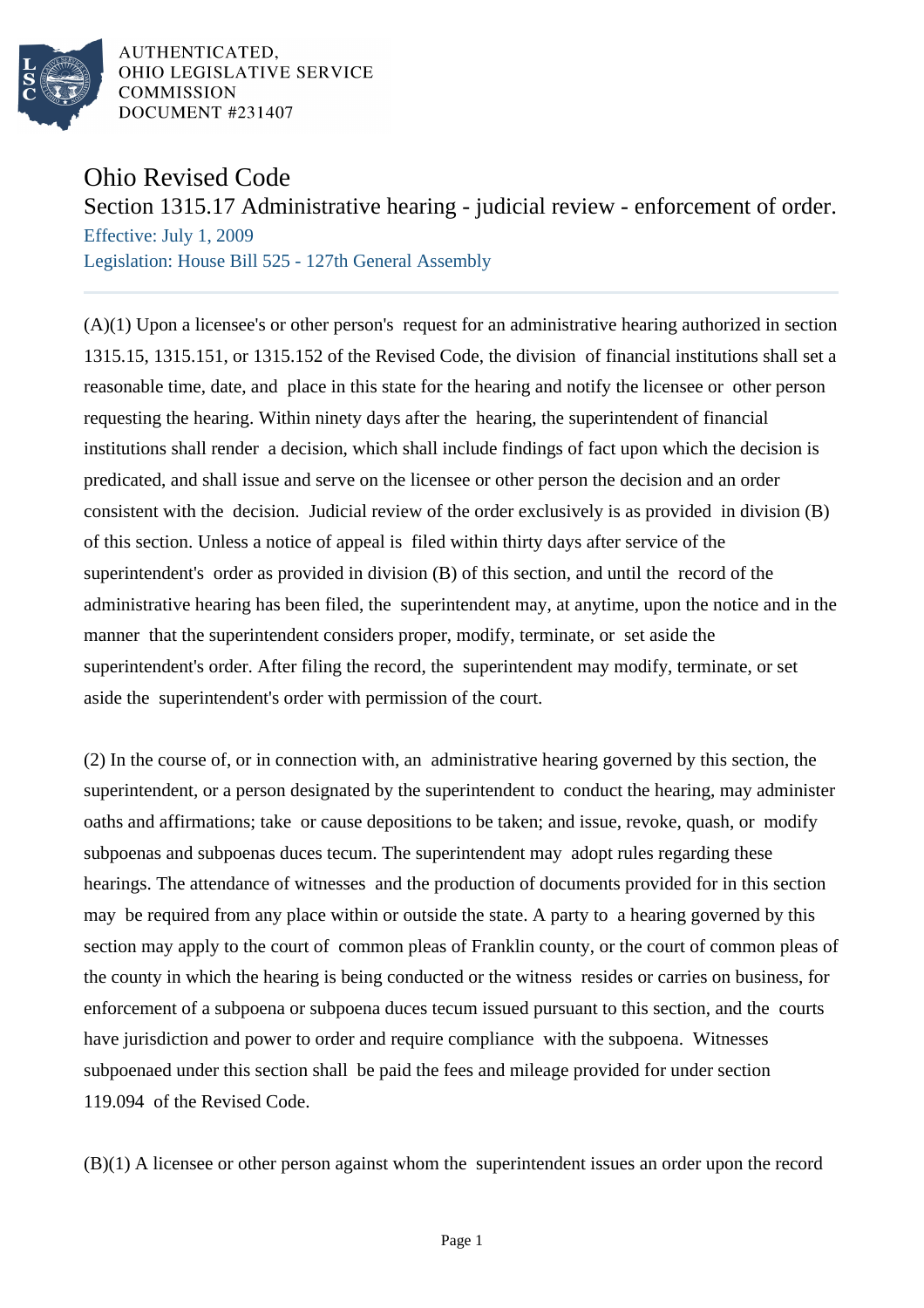

AUTHENTICATED. OHIO LEGISLATIVE SERVICE **COMMISSION** DOCUMENT #231407

of a hearing under the authority of section 1315.15, 1315.151, or 1315.152 of the Revised Code may obtain a review of the order by filing a notice of appeal in the court of common pleas in the county in which the principal place of business of the licensee or other person, or the residence of the other person, is located, or in the court of common pleas of Franklin county, within thirty days after the date of service of the superintendent's order. The clerk of the court promptly shall transmit a copy of the notice of appeal to the superintendent, and the superintendent shall file the record of the administrative hearing. Upon the filing of the notice of appeal, the court has jurisdiction, which upon the filing of the record of the administrative hearing is exclusive, to affirm, modify, terminate, or set aside, in whole or in part, the superintendent's order.

(2) The commencement of proceedings for judicial review pursuant to division (B) of this section does not, unless specifically ordered by the court, operate as a stay of any order issued by the superintendent. If it appears to the court an unusual hardship to the appellant will result from the execution of the superintendent's order pending determination of the appeal, and the interests of the public will not be threatened by a stay of the order, the court may grant a stay and fix its terms.

(C) The superintendent may, in the sole discretion of the superintendent, apply to the court of common pleas of the county in which the principal place of business of the licensee or other person, or the residence of the other person, is located, or the court of common pleas of Franklin county, for the enforcement of an effective and outstanding superintendent's order issued under section 1315.15, 1315.151, or 1315.152 of the Revised Code, and the court has jurisdiction and power to order and require compliance with the superintendent's order. In an action by the superintendent pursuant to this division to enforce an order assessing a civil penalty issued under section 1315.152 of the Revised Code, the validity and appropriateness of the civil penalty is not subject to review.

(D) No court has jurisdiction to affect, by injunction or otherwise, the issuance or enforcement of an order issued under section 1315.15, 1315.151, or 1315.152 of the Revised Code or to review, modify, suspend, terminate, or set aside an order issued under section 1315.15, 1315.151, or 1315.152 of the Revised Code, except as provided in this section, in division (G) of section 1315.15 of the Revised Code for an order issued pursuant to division (C)(3) or (4) of section 1315.15 of the Revised Code, or in division (F) of section 1315.151 of the Revised Code for an order issued pursuant to division (C)(3) or (4) of section 1315.151 of the Revised Code.